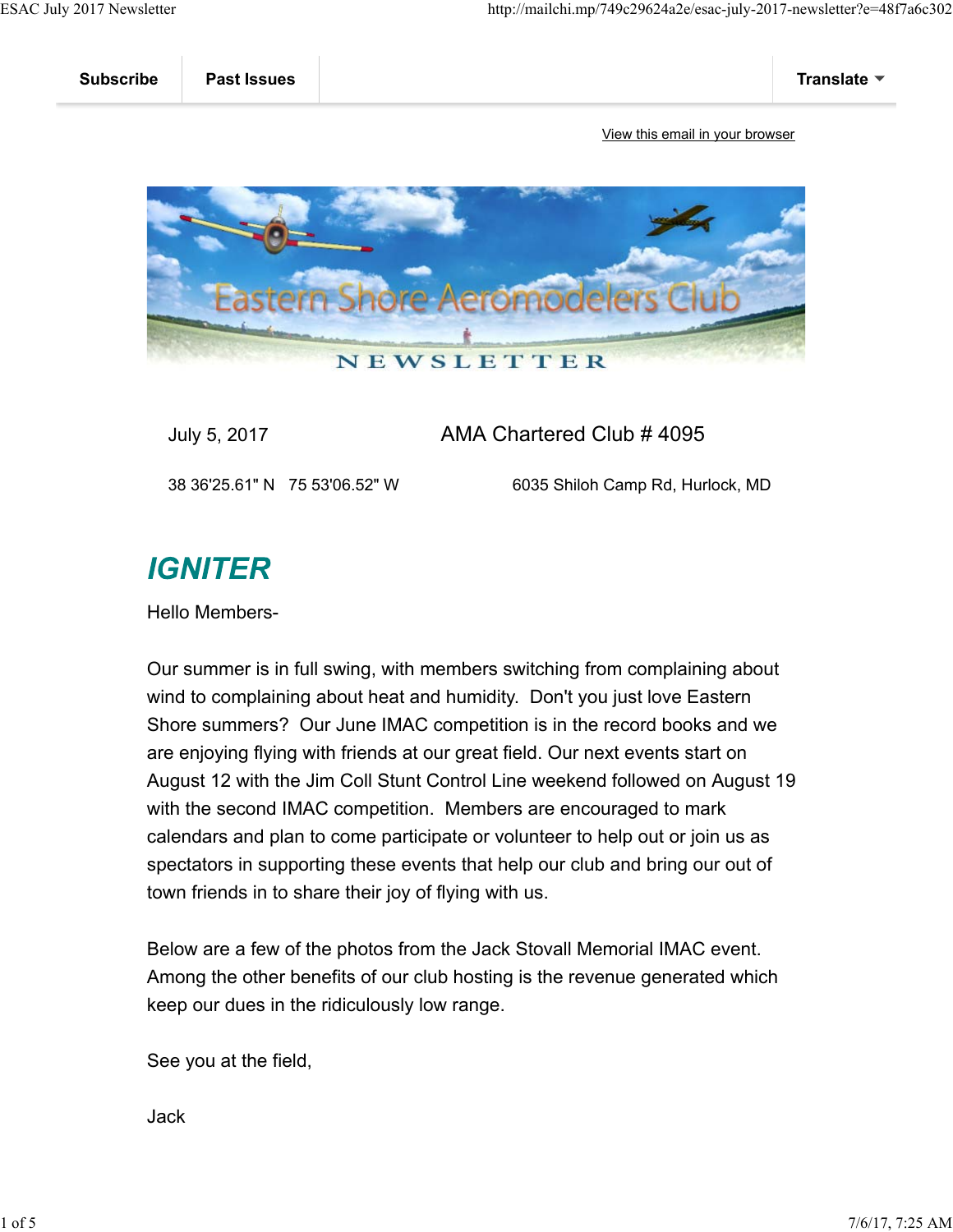











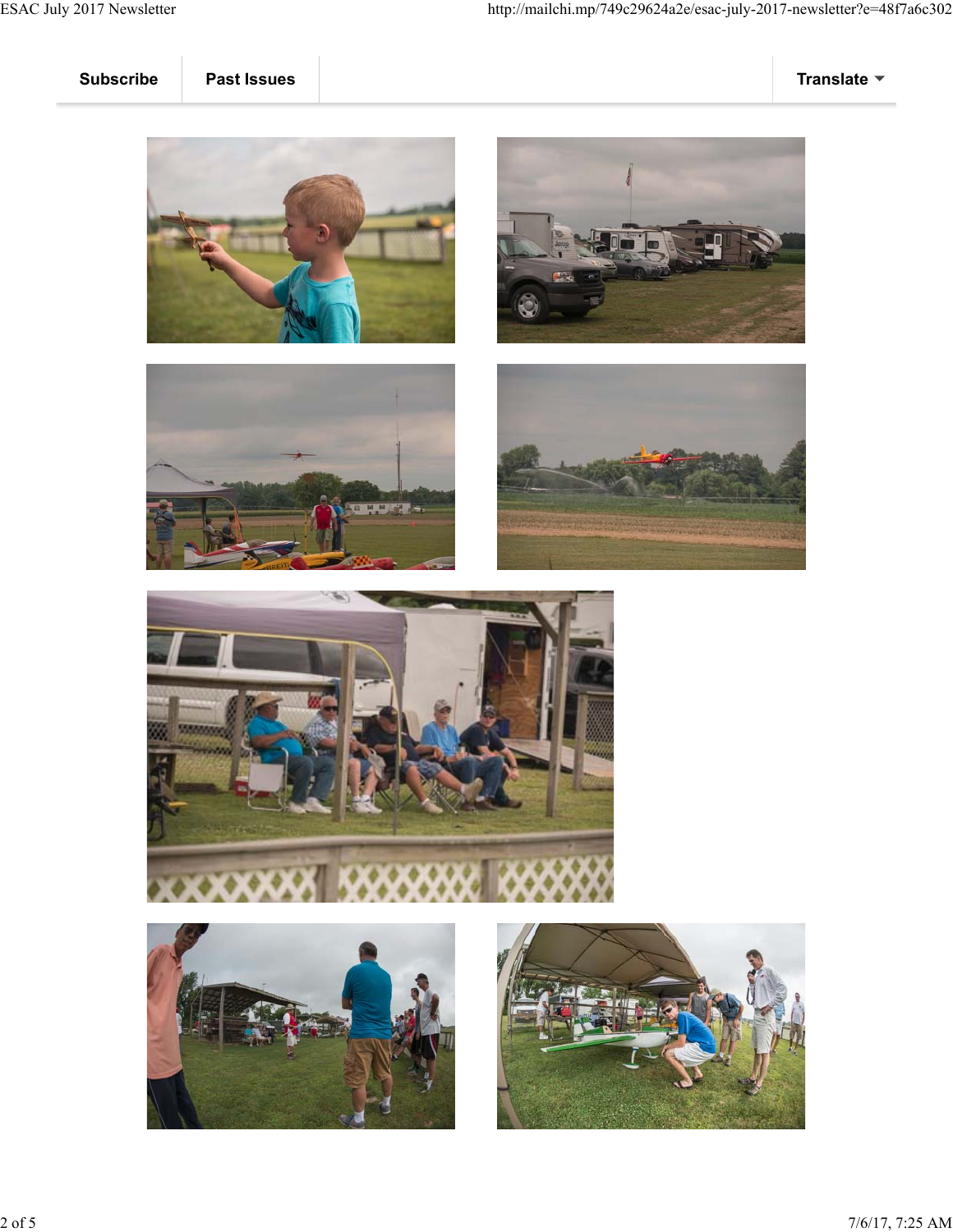



## A Meeting was called to order on ...

June 14, 2017 at the Field at 7pm. The Treasurer reported \$3,490.42 in savings and \$720.76 in checking with 64 total paid members.

New Members were introduced - Steve, Todd and Henry. Welcome guys. Basic field courtesy was reviewed for the benefit of the new members as well as a reminder to the rest of us that we operate under AMA safety rules and we add some common sense courtesy whenever possible.

Final plans for IMAC were reviewed and it was agreed that things were under control. There are 21 pre-registered pilots which would make this one of the largest events IMAC has had at our field. Hoping for cooperative weather.

There being no further business, the meeting was called to a close at 7:15pm.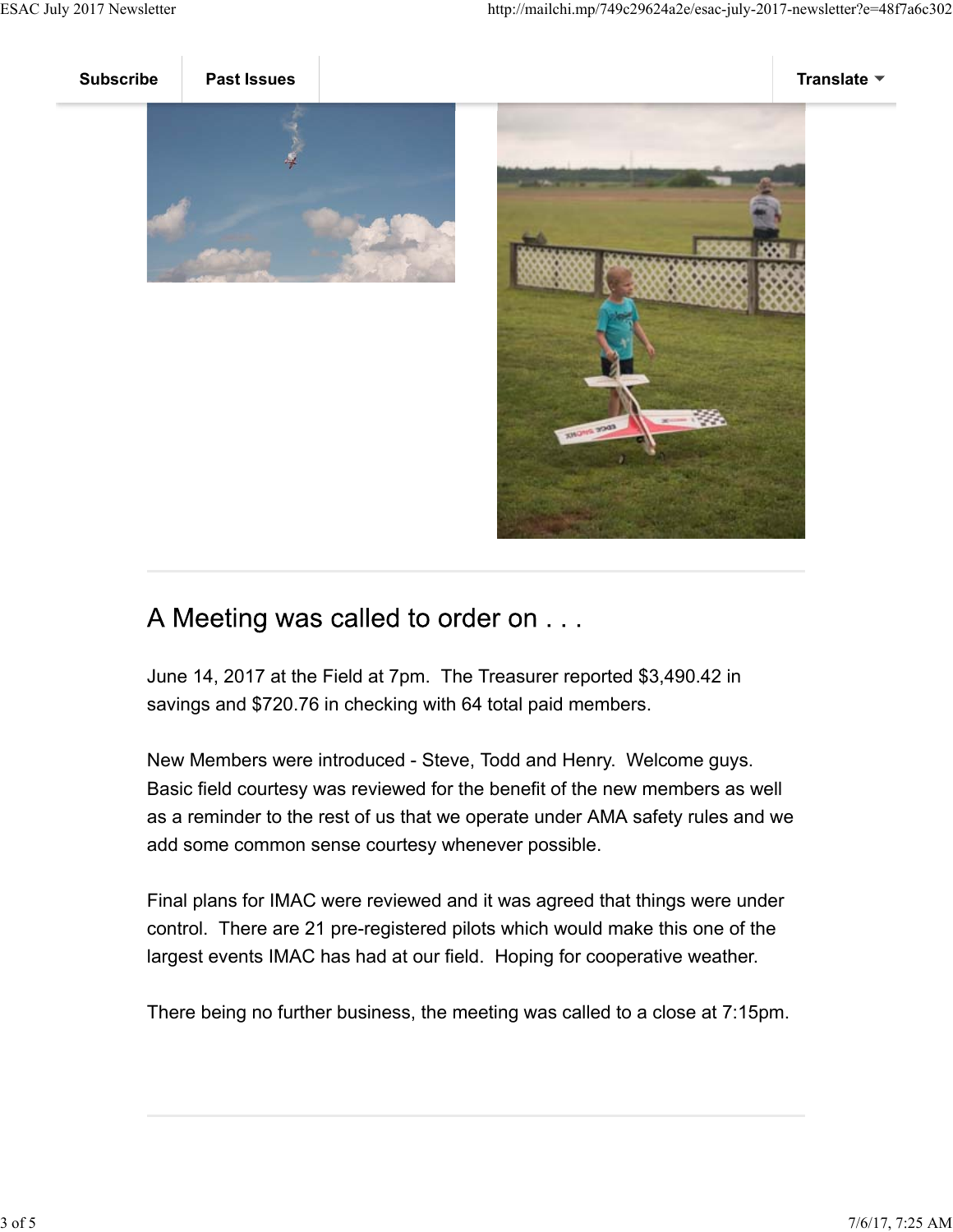- July 12 Club meeting at the Field 7pm
- August 10 Club meeting at the Field 7pm
- August 12-13- Jim Coll Stunt **Contest**
- August 19-20 IMAC **Competition**
- September 10 Annual Fish Fry -- SAC (Rain date Sept 17)
- September 13 Club meeting at the Field 7pm
- October 11 Club meeting at the Train Station 7pm
- November 8 Club meeting at the Train Station 7pm
- December 13 Christmas Party Meeting 7pm — at the train station

| <b>Support Our Local</b><br><b>Hobby Shops</b> | Happy Birthday to You<br>Jack Dickerson - July<br>11 |                                |
|------------------------------------------------|------------------------------------------------------|--------------------------------|
| <b>Hobby Stop</b>                              | Dan Goslee -- July 3                                 | Links                          |
| 22762 Sussex Hwy                               |                                                      | <b>AMA Website</b>             |
| Seaford, DE<br>302-629-3944                    | Arthur Potter -- July 18                             |                                |
|                                                | Glen Townley -- July                                 | <b>AMA - District IV</b>       |
| <b>Hobby Town of</b><br><b>Easton</b>          | 14                                                   | <b>Know Before You Fly</b>     |
| 106 Marlboro Ave<br>Easton, MD                 |                                                      | <b>FAA- Pilot Registration</b> |
| 410-822-7800                                   |                                                      | <b>Renewal Membership</b>      |
|                                                |                                                      | Form                           |

Jack Upchurch -- President 410-310-2007

## **CLUB OFFICERS -- CONTACT**